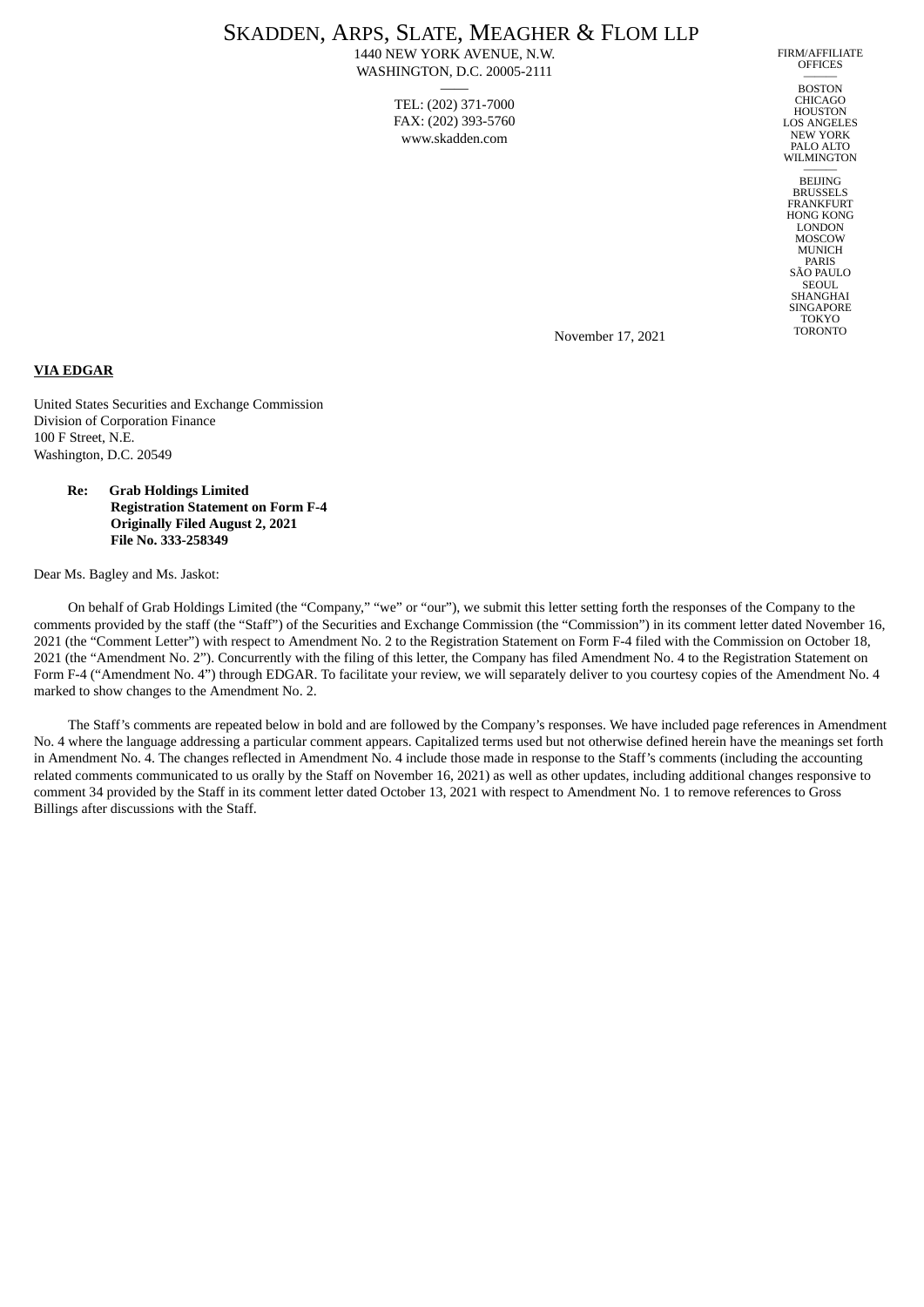U.S. Securities and Exchange Commission November 17, 2021 Page 2

### **Amendment No. 2 to Registration Statement on Form F-4 filed October 18, 2021**

## **Risk Factors, page 55**

1. Please revise to present a separate risk factor discussing your use of incentives and the related risks to your business and results of operations. Please quantify your incentive payments in the past two fiscal years and six months ended June 30, 2021 and clearly illustrate the impact on revenue during those periods, including that incentives have exceeded commissions and fees such that you have reported negative revenue. Please also specify that despite the use of significant incentives, the current number of users is below the number of users at the end of 2019 and has stagnated in recent periods. Please discuss the risk that any future decrease in your use of incentives may result in decreased growth in the number of users or an overall decrease in the number of users, which would negatively impact your financial condition and results of operations. Please also discuss whether your ability to become profitable is dependent on your ability to phase out the use of incentives. Please include similar disclosure elsewhere throughout the prospectus as appropriate, including in the **Summary of the Proxy Statement/Prospectus and in Management's Discussion and Analysis.**

In response to the Staff's comment, the Company has revised the disclosure on pages 51, 59, 344 and 345 of Amendment No. 4.

#### **Grab Management's Discussion and Analysis**

# **Results of Operations, page 338**

2. In each of your period-to-period discussions, you attribute increases in revenue in both deliveries and mobility to the optimization of driver- and merchant-partner incentives and/or consumer incentives. Please revise to explain what you mean by "optimization" and clarify if this simply means you paid less in incentives. Please separately quantify the amount of each type of incentive paid in the deliveries segment and the mobility segment for each of your period-to-period discussions so that investors can better understand how incentives influenced your financial results. Please also explain why consumer incentives increased for the six months ended June 30, 2021 **as compared to June 30, 2020.**

In response to the Staff's comment, the Company has revised the disclosure on pages 55, 349, 352 and 353 of Amendment No. 4.

3. We note that GMV for mobility decreased from \$1.5 billion in the six months ended June 30, 2021, compared to \$1.6 billion in the six months ended June 30, 2020, which you attribute to reduced demand for mobility offerings due to COVID-19 and various government orders and closures relating to COVID-19. However, we note that revenue increased period-over-period. Please quantify and explain specifically how driver-partner incentives and fees as well as consumer incentives led to the increase in revenue despite reduced demand. Please also quantify the demand for each period discussed, and explain why the impact of COVID-19 was greater in June 30, 2021 as compared to June 30, 2020, as is suggested by your disclosure. Please similarly revise your disclosure of mobility revenue in 2020 **compared to 2019 which is discussed on page 343.**

In response to the Staff's comment, the Company has revised the disclosure on pages 349, 352 and 353 of Amendment No. 4.

*\* \* \**

2